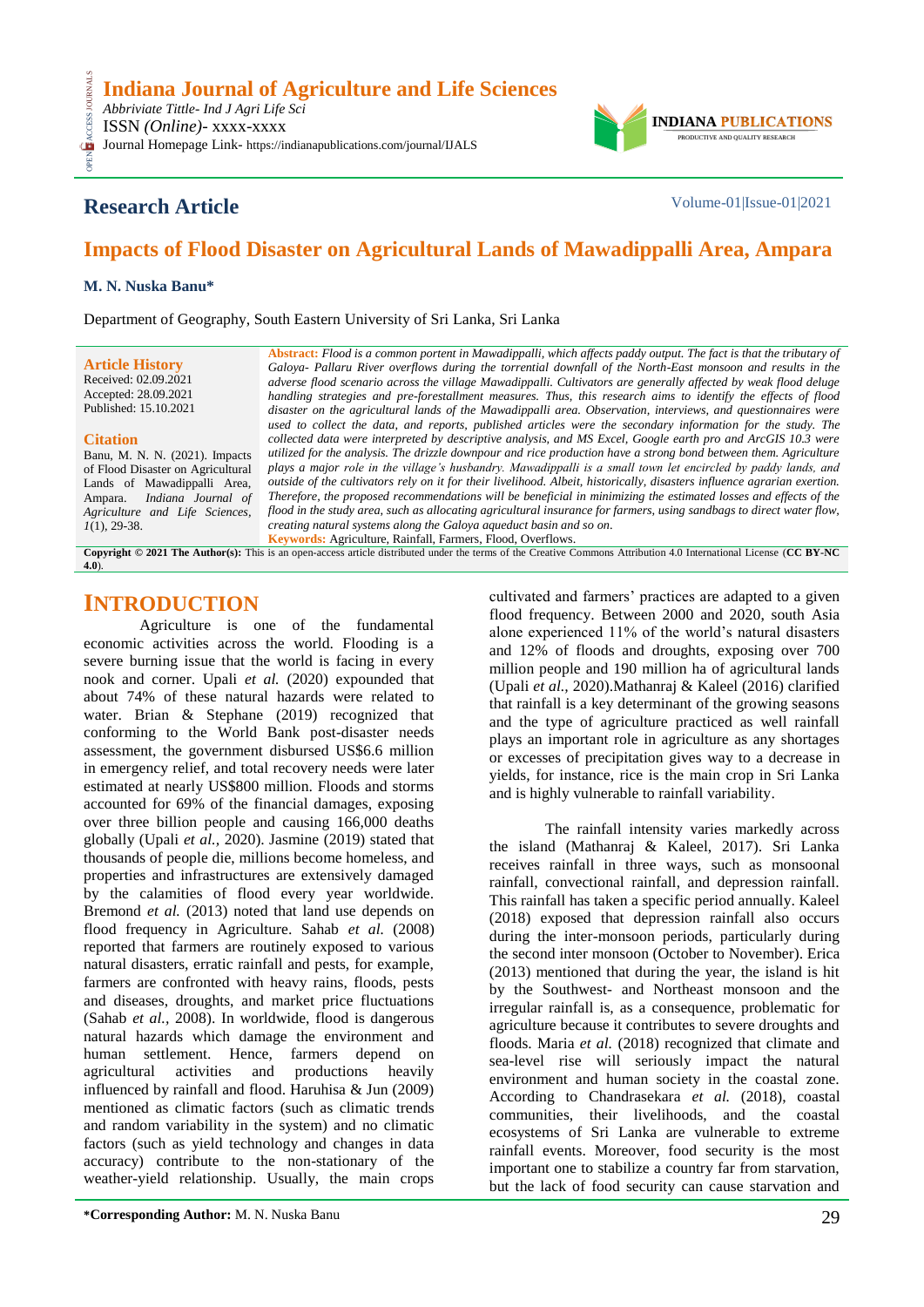famine, resulting in the country's economy. Hazran *et al.* (2017) have noted that a consistent supply of agricultural products such as stable food and meat is needed to feed seven billion people globally.

According to the Government's Rice Research & Development Institute (RRDI), about 1.8 million farm families grow paddy, known as rice, once harvested (Thayalini, 2018). Sandika *et al.* (2009) mentioned that rice is the principal contributor of the rural economy as the majority (72%) of rural households are engaged in rice production as their primary and supplementary source of livelihood. Rasmy & Naseer (2005) noted that Sri Lanka is an agricultural country where one-third of the land is used for agriculture and contributed LKR million 237,311 to the GDP of Sri Lanka in 2003. On the other hand, Kajananthan & Achchuthan (2013) noted that the agricultural sector in Sri Lanka contributes nearly 12 % to the country's GDP and employs 33 % of its labour force. Thiruchelvem (2005) explored that the total amount of rice needed in 2005, 2010, and 2020 is estimated at 3.23, 3.46, and 3.83 million metric tons,respectively. Adhikarinayake (2005) reported that although the government invests in the rice sector for economic reasons, at- farm level, the profit margins have sharply declined, namely labour, farm, fertiliser, and agrochemicals demand about 90% of the total yield, thus the share of labor component is about 45%. Sri Lanka has 103 rivers; among them, 10 rivers are identified as major indeed. Thus, the flood has a specific concern in Sri Lanka as it is a common occurrence annually. North, north-central and eastern provinces are severely affected by the monsoon rain annually.

The study area is situated in the Ampara district. This place is coming under the dry zone of Sri Lanka, which experiences less than 1750 mm rainfall annually during the northeast monsoon period. Accordingly, the Ampara district is one of the wealthiest districts in paddy production. Lebbe (2010) indicated that of the total population of the district Ampara, around 45 per cent are directly involved in paddy cultivation and production, and another 35% are indirectly involved. This district has 16 per cent of the total cultivable lands in Sri Lanka (Lebbe, 2010). The spate repercussion is the probability of the effectual level, mainly in the northeast monsoon epoch. Some issues bring spates, and their impact also heavily affects the land, people, plantation, etc. Mostly, this study area has a traditional agricultural land-use practice that helps the agricultural lands and its husbandry productivity in a high echelon in recent decades. Hence, some factors swayed the productive level of paddy in the most prominent climatic factors. Ampara district is one of the major paddy cultivating district, and it provides more than 16 per cent of the total paddy production in Sri Lanka (Kajananthan & Achchuthan, 2013). The village Mawadippalli severely experiences flood during the

Northeast monsoon annually. The study area is conquered by flooding by the Tributary of Galoya River. Thus, agronomists who engage with agricultural conditioning in the study area influence the consequences of the flood, such as socioeconomic impact. Gal Oya is the 16th longest waterway in Sri Lanka, and it begins from the eastern hills of Badulla ultimately ended in the South of Kalmunai, the Indian Ocean. It consists of 108 km (67 miles) length in South East of Sri Lanka. SenanayakeSamudra is currently known as Galoya reservoir, and it is exceptional compared with other reservoirs in Sri Lanka in multiple etiquettes. Irrigation water is provided for 120000 cultivated lands by way of left, and proper forms left canal way, and proper canal way is 32 miles in size and 22 miles in length, respectively.

# **MATERIALS AND METHOD**

## **Description of Study Area**

The residential ranks in the study area are in altitudinous elevations rather than agricultural lands. The imagery of the research area (image 1) is reclaimed from Google Earth Pro and is assayed by ArcGIS10.3. The village Mawadippalli is advancing under Karaitheivu Divisional Secretariat Division, Ampara, in Eastern province as well Figure 1 includes district and DSD of the studyarea. The land use of the study area shows bare plots, home gardens, industrial areas, residential places, paddy fields, river and other minor legends.

When considering the subject area, the monsoon seasons engross a vital place for conferring an ample measure of rain. Alike the research area admitting cloudburst by convection rain during the inter-monsoon seasons requires much rainfall through the North-East monsoon season from December to February. Sammanthurai, Kalmunai, Veeramunai, Erakkamam, and Akkaraipatru areas heavily engage in paddy cultivation, including a small village Mavadippalli.

Even though these places are highly productive in paddy cultivation in the Ampara district, due to the monsoonal reversal, especially north-east monsoon, the flood is partially occurring, and farmers are suffering from the impact caused by it. Therefore, no research has not been proposed yet regarding the agricultural activities, climate revolution, and their cause and effects in the Mavadippalli area. This research was done to attain the gaps as the obstacles encroach in the paddy fields and influence the productive level and propose suitable strategies to overcome these problems in the Mavadippalli area. There are some critical issues regarding the causes and the effects of overflow in this field. Mavadippalli is facing several challenges due to the flooding inundation of paddy lands, river banks and residential properties. Thus, the populations depending on the agricultural endeavors and the farmers in this territory are mostly affected by the rainfall variability.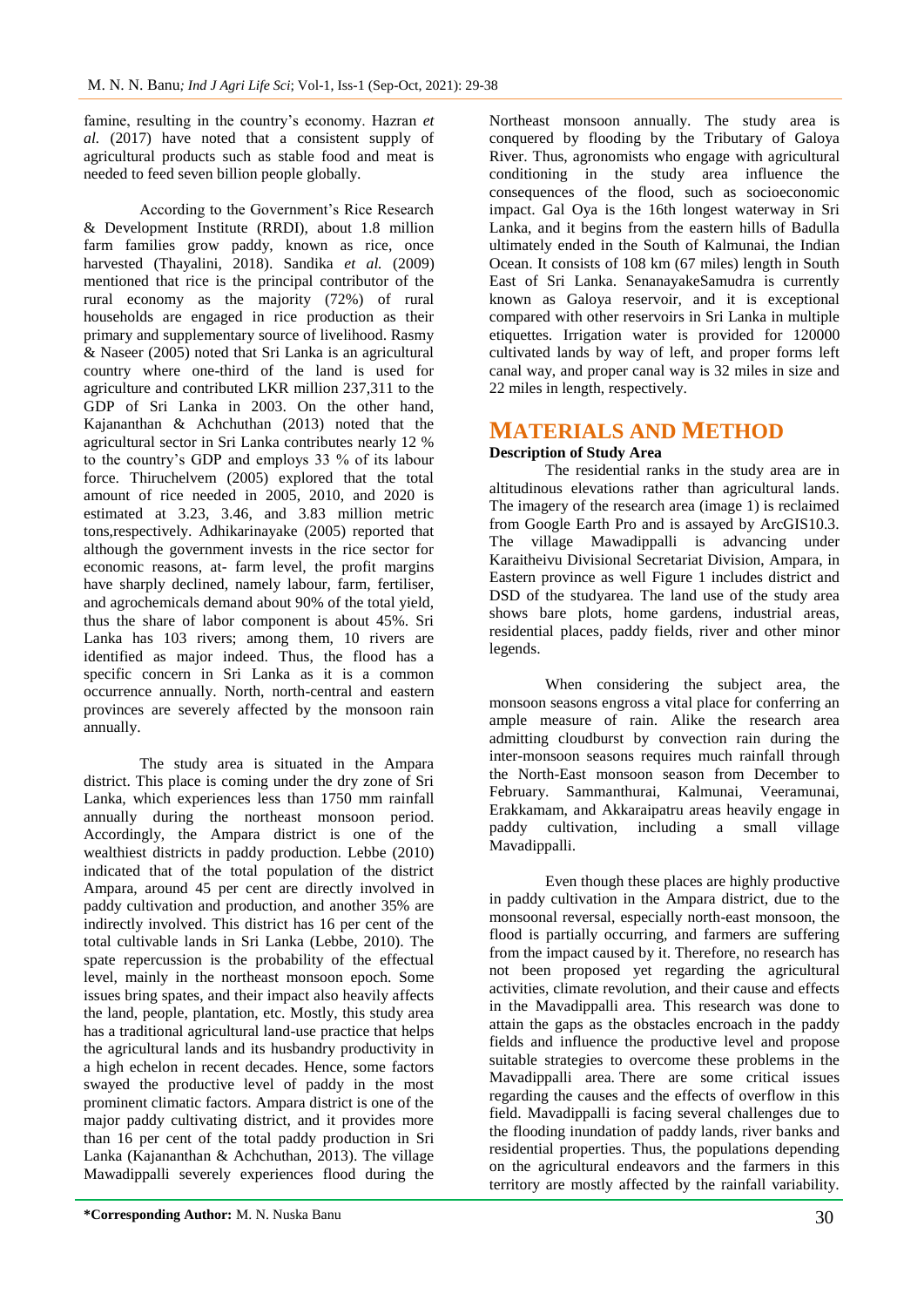Agricultural activities in this space depend on rainfall, whose distortion has caused adverse effects on crop production. This flood causes crop and environmental damages, water quality reduction, effects on crop production, removal of vegetation, and the displacement of populations living in the surrounding area.



**Figure 1.** The study area of Mawadippalli **Source:** Google Earth Pro & ArcGIS

## **Data Collection**

**Table 1:** Floods in Ampara District

| <b>Divisional Secretariat Divisions</b> | <b>GramaNiladhari Divisions</b>                     |
|-----------------------------------------|-----------------------------------------------------|
| Kalmunai                                | Kalmunai MD 1, Kalmunai 1                           |
| Nintavur                                | Malayadigrama T1, Ninthavur 4                       |
| Sainthamaruthu                          | Sainthamaruthu - 03, 04, 07, 09, 10, 11, 12, 14, 16 |
| Karaitheivu                             | Karaitheivu - 01, 02, 06, 07, 10, 11, Mawadippalli. |
|                                         | Source: Interview with GramaNilathari               |

**Source:** Interview with GramaNilathari.

Table 01 shows the divisional secretariat divisions that are subjected to flood in the Ampara district. Under the Karaitheivu DSD, the study area Mawadippalli is alike conquered to the allusion in nature. As Mawadippalli is revealing a considerable volume of copious water for irrigation from the taking off aqueduct of SenanayakeSamuthraya, the paddy production is likewise rich presently. Thus, this research is forecast to clarify the inconsistency of how the flood affects agricultural lands and the arterials of mitigation. Identifying the effects on agricultural lands is a must by the flood, and no research and article were executed about the content until now. The main aim evaluates added valuation to determine the principal effects of flood in agrarian lands of the Mawadippalli- Ampara District.

#### **Data Analysis**

Nquot&Kulathunga (2014) give a simple illustration for the flash flood: the flash flood is usually sudden and unexpected, arising from the heavy and persistent downpour. As the study is leaned on flash floods in the study area, tremendous efforts were put to gather accurate inputs. The methodology of this paper is propped on primary and secondary inputs collection techniques. Observation, interviews, and questionnaires were utilized for the primary data. At the same time, the varied sources of articles about this theme, data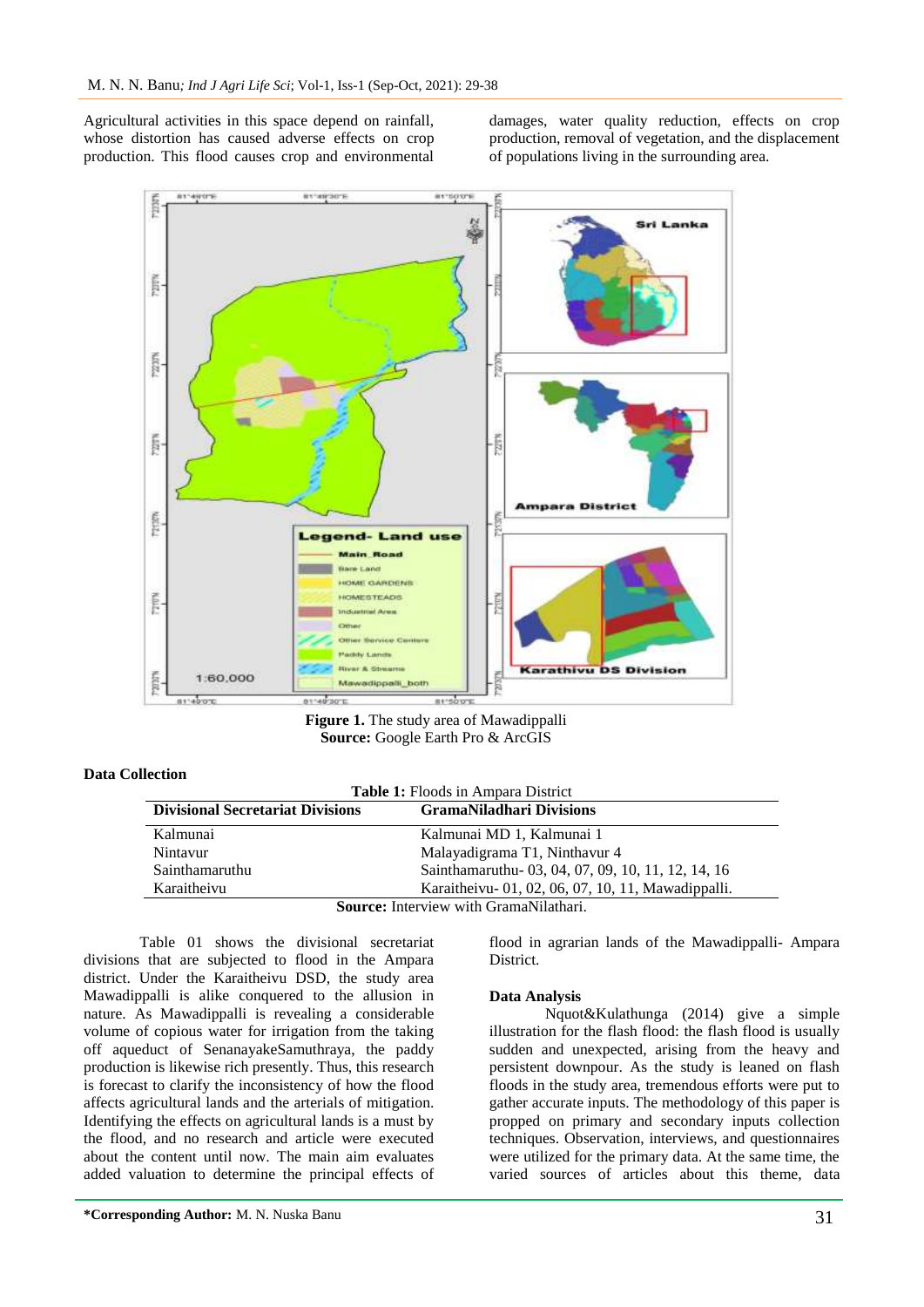collected from the Divisional Secretariat Office Karaitheivu, newspapers, reports, and surveys were used as the secondary data for this paper as well the researcher used both qualitative and quantitative methods in nature.

$$
\frac{3155}{100} * 3 = 93.66
$$

The random sampling method distributed 93 questionnaires. Namely, 10 queries were allocated to the DS Officer, 10 questions were given to GN Officers (east &west of Mawadippalli), 15 questions were set aside for householders, and it earmarked 15 questions for passengers and villagers. Thus, the data collection predicted the husbandry and crop sectors. The survey domesticates face to face with the guided questionnaire. Farmers' profile, farmers' insights on the impacts of flood in the agricultural loss, and respondents' profile

were considered in the survey. The collected data were employed to illuminating interpretation and figured using MS Excel, Google earth pro, and ArcGIS 10.3.

#### **Disaster Risk Criteria for Flood- Hazard**

The data were subdivided into distinct thematic categories to define and examine the major topics of the research independently. Fundamentally, data analysis was based on themes and interpreted correspondingly. Thus, table 2 represents that the catastrophe yardsticks for the study area. Namely, the study area has been classified into 4 criteria for the flooding effect. Accordingly, the top level of the flood is  $\lt$  6ft,  $\lt$ 5ft is mentioned as high-level flooding, moderate flood is more than 4ft, and the low level of the torrent is  $\langle 3f$ . Hence, the study area experiences these four kinds of disaster risk while flooding takes place.

**Table 2:** Disaster Risk Criteria

| <b>Disaster Vulnerability Map</b> | <b>Disaster Risk Criteria</b> |      |                 |      |
|-----------------------------------|-------------------------------|------|-----------------|------|
|                                   | Verv High                     | High | <b>Moderate</b> | Low  |
| Flood                             | ≤6ft                          | ≤5ft | <4ft            | :3ft |

## **RESULTS AND DISCUSSION**

## **Moisture Content of Soil**

The solidity of the water content in paddy or rice stated in percentage is the soil's water content. Even though the soil moisture content varies according to the type of soil. Specifically, the discrepancy emerges from the first meter below the surface. The below pie chart 3 represents the sandy soil from 3% to 10%, the driest condition to the wettest field capacity,

or 20% to 40% in clay soil. Low soil moisture for clay is below 60. 80-100% of moisture does not need water irrigation to be applied. Thus, during the flood, the pH level is increased in clay sand. Thus, it maintains the soluble and highly alkaline stage of ph. The alkaline and extremely alkaline stage of pH are 8-9, 9-14, respectively. Albeit, if it reaches the highly acid or highly soluble situation, it tends to be hard and sticky, thus, leads too hard to cultivate on that land.



**Figure 2.** Soil moisture content **Source:** Agrarian Department Karaitheivu

#### **Impact the Survival of Invertebrates**

One of the most significant reservoirs of biodiversity is in the soil. The soil fauna is another

important creature/ beast and biodiversity, which plays an essential role in multicolored functions for the soil ecosystem. Either, the soil quality also enhances by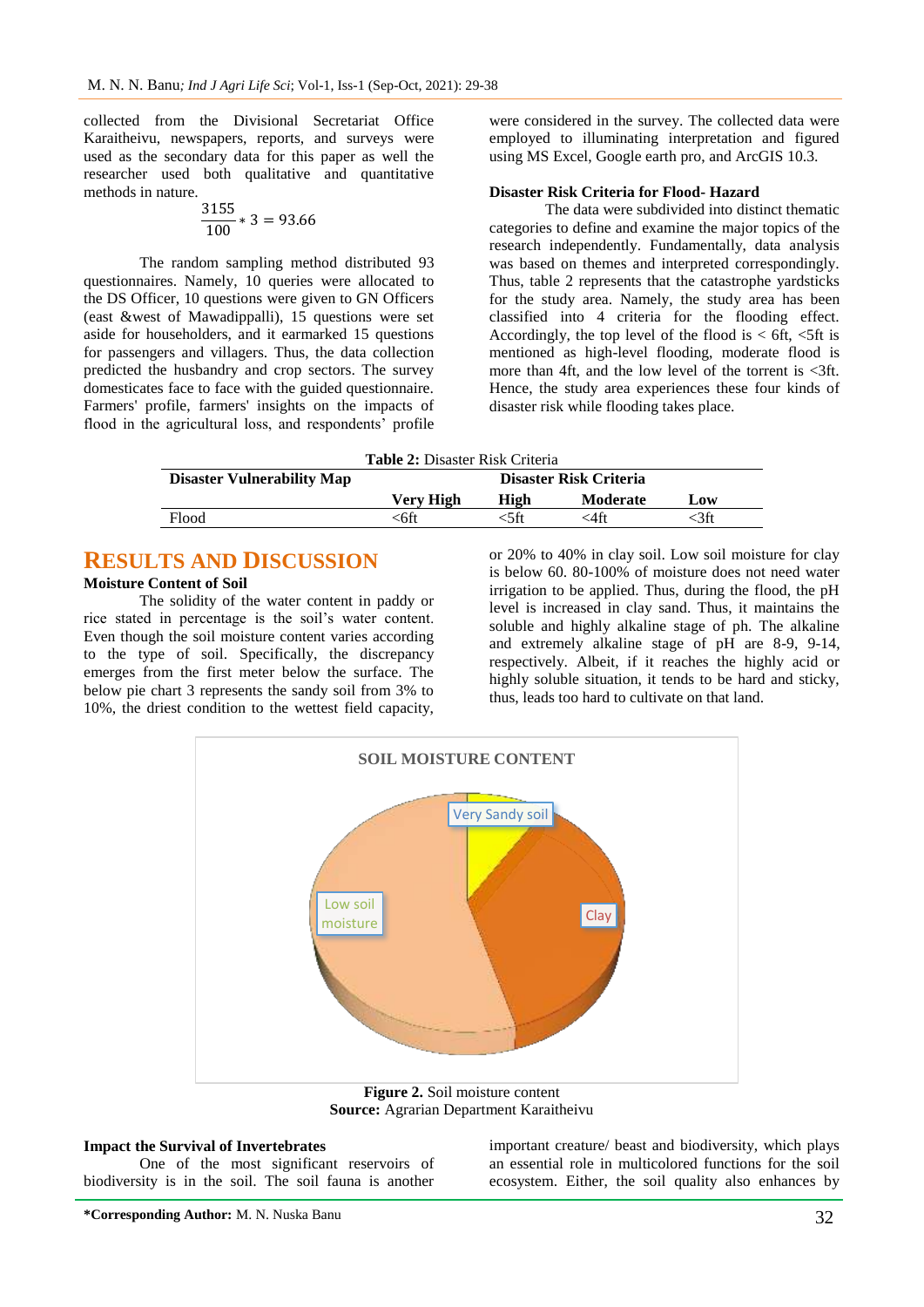them. For illustration, soil micro arthropods, the earth warms, small mites, insects and snails. These faunas cannot survive under flood conditions; thus, the fluctuating/ mutating water rank has the implicit in eliminating the continuation of the invertebrates and insects in the paddy lands. The production rate is reduced by the low soil quality depressed the survival of the microfauna.

#### **Weed**

As paddy cultivation is the livelihood of the research area, most of the families count on this rural income. Due to the flooding in the paddy lands, cultivators are reluctant to invest mostly in the Maha season rather than the Yale season. By the exacerbation diffident of the weeds, these weeds are compiled into

the paddy lands. Thus, the weeds dominate the paddy lands. This slows down the growth of crops and enhances the growth of weed seeds. It leads to a reduction in overall production. TyphaAngustifolia, Yellow Core, Horse grass, Triangular ax, are the weeds that occupy the paddy lands in the Mawadippalli area. Thus, this vulnerable situation sustains during and after the harvest. Farmers spend farther have to clear these weeds by paying salaries/ payments to the diurnal workers presently. The below image 4 depicts the dominance of weeds after subdued to inundation in the study area. These weeds dragged and accumulated by the excess inrush of floodwater, thus, causes multiple problems to the farmers and during the husbandry activities. This is how the adverse effect of the inundation is taken place in the study area.



**Figure 3.** Dominance of weeds in agricultural lands in Mawadippalli. **Source:** Direct Observation by the researcher.

## **Poor Soil Aeration**

Ventilation and aeration are important phenomena during the growth of a plant. Mostly it is needed for the plants which survive in the low-lying wetland areas because they often suffocate for oxygen. Further, the flood inundation reduces,

- The oxygen level is reduced by water saturation and stagnating in the paddy fields notably.
- The flood alters the soil structure.
- Deflocculation of clay.
- The rate of decomposition of organic matter is decreased.
- Accumulation of toxic components in the lands.



**Figure 4.** Dominance of flood, which results in poor aeration. **Source:** Direct Observation by the researcher.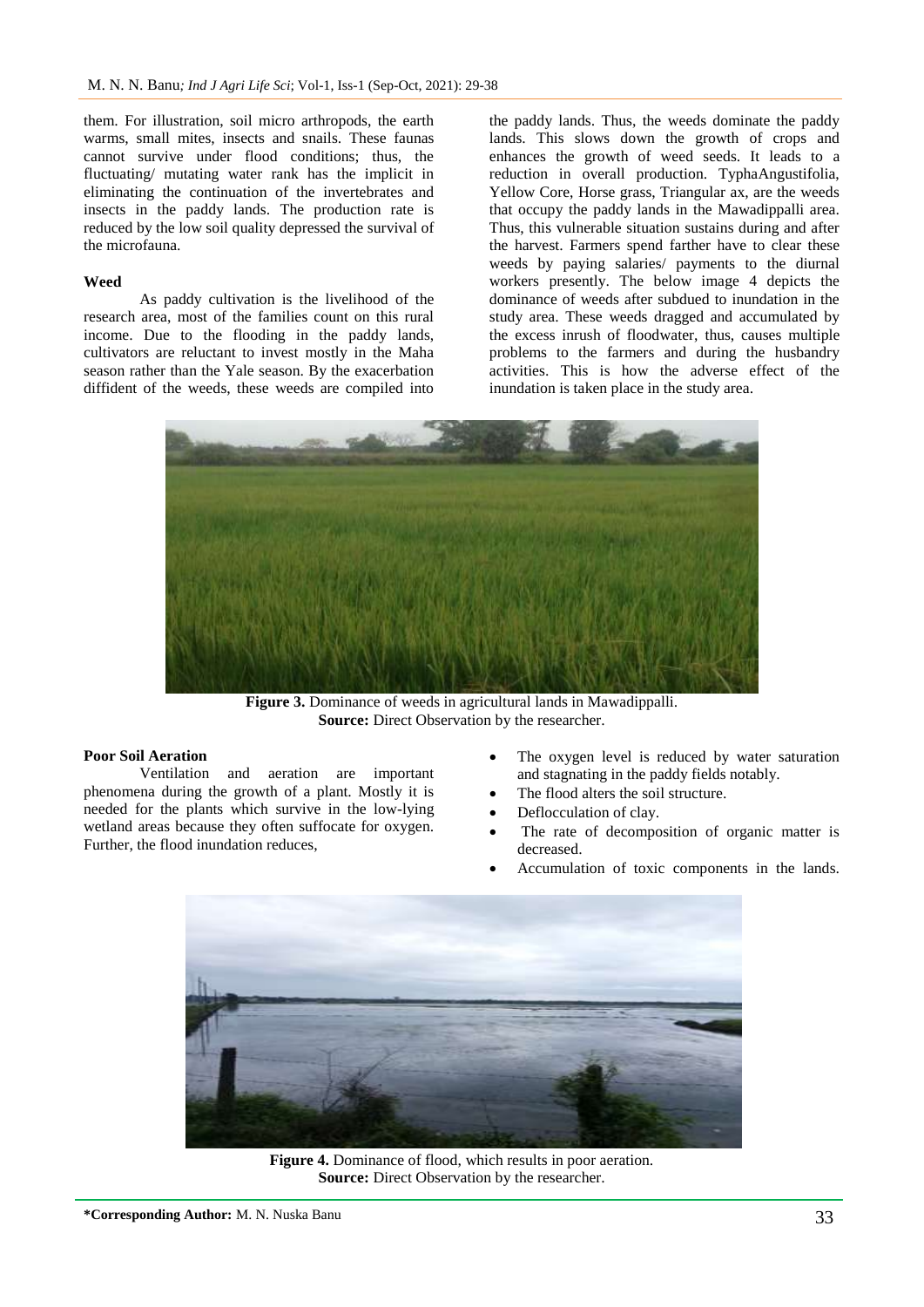A farmer stated that when the water traps during the flood for over 7 days–10 days definitely these plants will rot without getting proper oxygen for root respiration. The grown crops and less mature plants submerged underwater too long undergo poor aeration and eventually die. The above figure 4 shows the encroachment of floodwater. It saturated and stagnated in the agricultural fields; thus, the plants could not get aeration for the plant's growth. In the end, it destroyed all the paddy plantations; thus, this is how the encroachment of floodwater in the agricultural paddy fields in the Mawadippalli area.



**Figure 5.** Affected agricultural lands in Mawadippalli **Source:** Direct Observation by the researcher.

### **Imbalance of Nutrient Uptake and Toxic Components**

This image is of the affected agricultural regions in the study area, Mawadippalli. Through root respiration, the vegetation attains energy to grow. But, the paddy fields in the study area under excess flood water conditions award lack of aeration to roots, and it utterly disturbs the consumption of nutrients. Nutrients like P, Mg, Ca, N, and  $\tilde{K}$  are the major ones that contribute their hundred percentage. Ono (2012) demonstrated that flooding induces significant modifications in the chemical and microbiological environment of the soil, and it is assumed that these variations may affect the mineralization process of soil organic N. Flooding reduces the redox potential of the soil. It increases the pH of soil acid. This occurs mainly because of the alteration of  $Fe^{3+}$  to  $Fe^{2+}$ . The soil pH alkaline decreases due to the accumulation of  $CO<sub>2</sub>$ , which creates  $H_2$  CO<sub>3</sub> in the end. Harmful components such as ethanol, acetaldehyde and cyanogenic are accumulated in flooded lands generally. The soluble nutrients like manganese and iron increase the toxic level in the plantation when it builds up in its amount.

#### **Disease**

Flood has the potential to reduce the amount of oxygen in the soil. The air-filled pores are 10-30% in general. It decreases when the earth's water saturates it. When the soil is covered with overdressed moisture, there is dehydration in the paddy plants. Bare roots without oxygen suffocate to get aeration, and this situation leads to starvation in plants. Continuous floods in headlands induce stresses in those plants.

Overdressed moisture and humidity cause disease in plants. Moisture and humidity imbue the terrible sectors of water characters and enhance the growth of microorganisms like bacteria, fungus, nematodes in plants. Pathogens also lead to diseases in plants. Brown Plant Hopper (BPH), Stem borer, paddy bundle pest, and leaf and sheath mites are the pathogens or pests which cause foot rot disease, rice blast, sheath rot, sheath blight, and brown spot in paddy unless the farmers cannot identify the pathogen and did not do any proper management activity to control them.

#### **Changes in Cropping Pattern**

The affected paddy lands have a very momentous time to recuperate. Thereby, the farmers are incompetent to cultivate the lands in time. The west part of the study area occupies 343 acres of paddy lands as well the east part of the study area also has 284 acres of paddy lands. By the Pallaru, a tributary of Galoya, overflow the water during flood causes enormous flood around these specified lands. Thus, it takes time to heal. Corresponding to figure 6, the disaster vulnerability is severe in the latter year 2020. The blue stain manifests a severe spate, which is 6ft  $(-2.2m)$  above in the study area. As well, the red color shows a high flood scenario with 5ft (1.6 m) above.  $\lt$  4ft (1.3), and  $\lt$  3ft (0.95m) mention the moderated flooding and nominal level of flooding, respectively, in the study field.

According to a cultivator's view through the interview, it is not possible to cultivate paddy appropriately when it's heavy raining. Thus, the farmers should bide for at least 3 weeks to 4 weeks (1 month).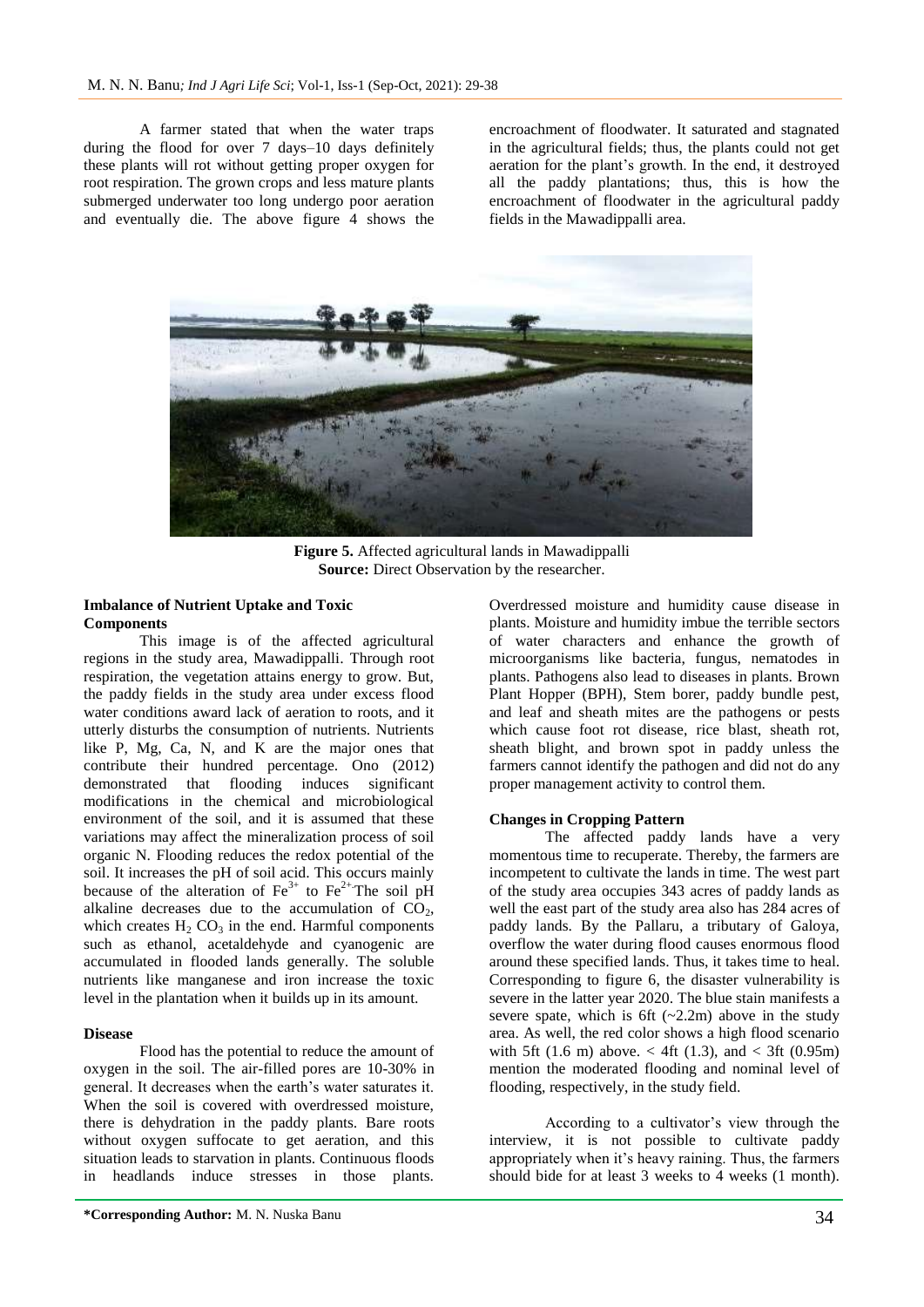Notwithstanding, there is no possibility to sow paddy seeds in time for the season if the rainy period extends. Thus, that season might be left alone, and the farmers engage in farming with the ensuring season. So, this is

the fact and fate of farmers when flooding ensues due to heavy rain. The livelihood of farmers also affected by this adverse ruthlessness.



**Figure 6.** Disaster Vulnerability Map of Mawadippalli-2020 **Source:** Retrieved from ArcGIS 10.3

### **Sedimentation**

The floodwater accumulates debris in the fields favorable to the recoupment of lands after floods while ploughing the lands for cultivation. These sediments do reinforce the soil resource in the fields as biological fertilizers. Either, these rice lands are to act as traps for incoming sediments. But, all the sediments which ambush in the field will not pursue permanently deposited; instead, a portion of them are eliminated in the name of planting and weeding.

## **Water Recharge for Dry places of Paddy Lands**

The agricultural activities and livelihood of people in the study area depend on the tributary Pallaru

stream. In comparison, the high-risk zones are around the stream  $\leq 6$ ft ( $\leq 2.5$ m), the medium and low flood areas get wet by the monsoon rain rather than the water overflow from the river in the fields. On the other hand, the lands far from the tributary are receiving water for agriculture by the canals across these lands. Hence, the canal water supply delays reaching the fields, which are the farthest. An interviewer mentioned that 10 - 14 days are needed to the water reach at least 1-mile distance on typical days of each year. Thus, like these situations, the river overflow mostly inundates the lands, which help to make the land for ploughing after the rainy season.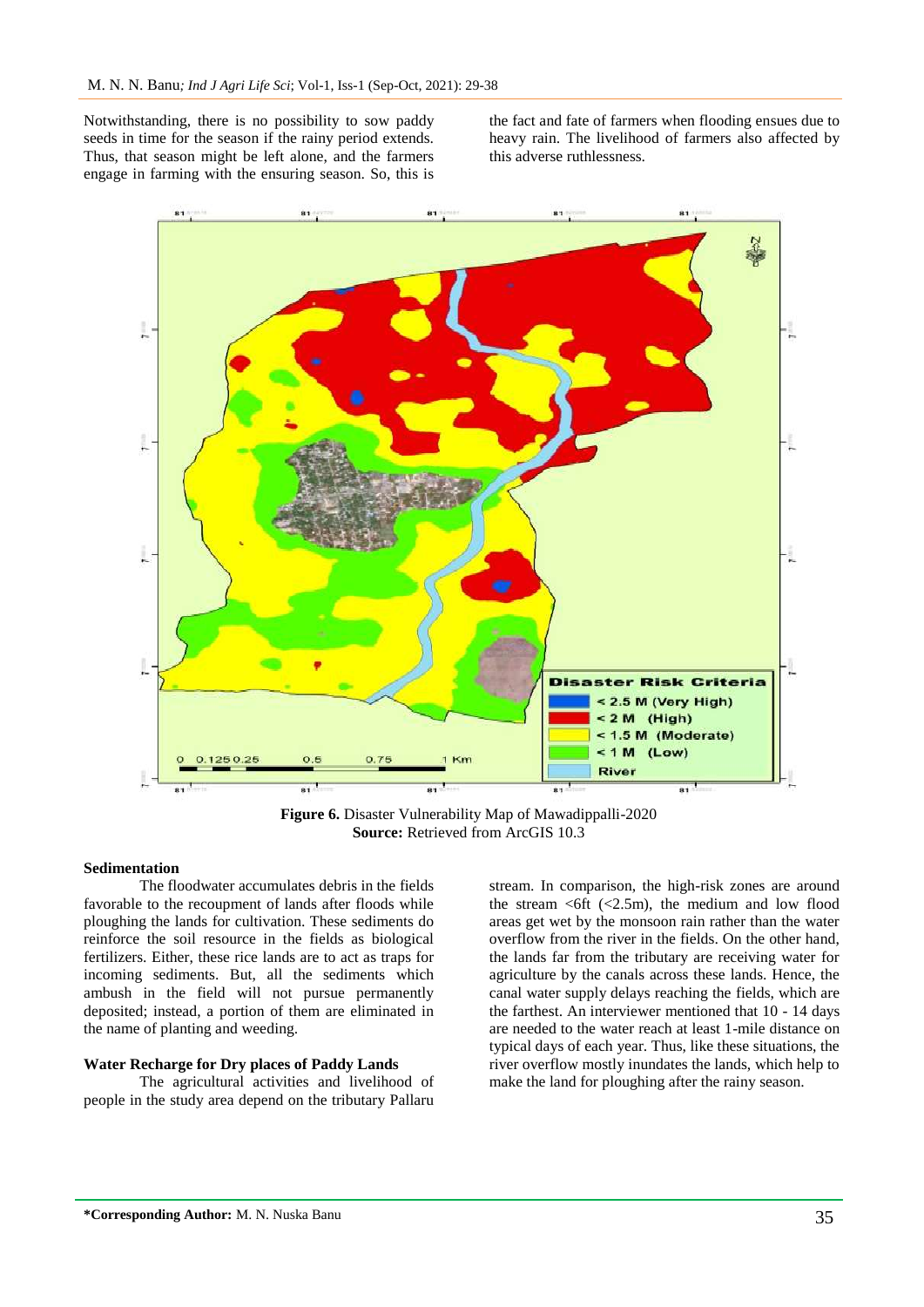## **Low Yield**



**Figure 7.** Agricultural lands Affected by Flood in Mawadippalli **Source:** Direct Observation by Researcher

These figures 7 manifests the causes of the yield devaluation in the study area by the flood. Image 8 represents the implements of flood concerning residential areas. The well-cultivated crops were destroyed, expected to overflow and excess rainwater saturated in the cultivated lands, thus absolutely impaired aggregative fertility of this area. The yield is

depending on the degree of the flood and the age of the paddy. Probably, as a flood occurs during the Maha season (December - February), paddies are affected in their earlier immature stage. Compare with Yale season, and the yield is low in Maha season in the study area. Therefore, the flood regulates the cost of cultivation, quality of yields, and outcome of paddy production.



**Figure 8.** Comparison of yield and loss in a season **Source:** A questionnaire survey

This pie chart outlines the comparison between yield and loss in a season of paddy cultivation in the study area. The harvest for an acre is approximately (40 bags) 2640kg. Thereby, the total 626 acres have got  $\sim$ 1,652,640 kg (1820 tons) of harvest from the study area, Mawadippalli. At the same time, the loss is also

estimated as an acre has (15 bags) 990kg become useless or lost due to the flood. Thereby, the estimated total loss is  $\sim 619,740$  kg (682.5 tons). Thus, this small area of paddy cultivation dominates the overall paddy production of Sri Lanka as well.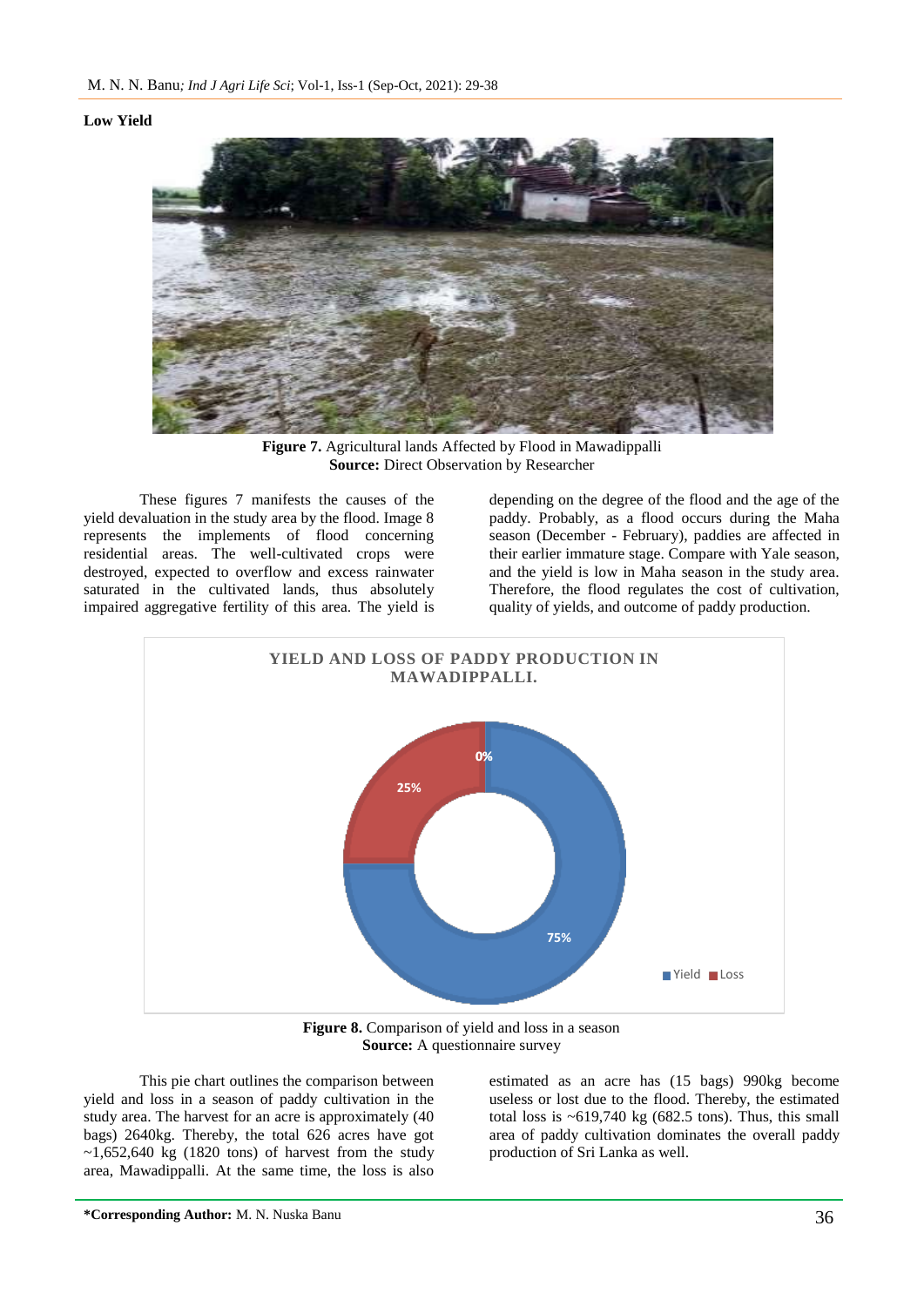## **CONCLUSION**

Agriculture is the most prominent occupation around the world. The consumption rate and desirable food items dominate the farming system. Thus, this study mainly focuses on the flood hazard and its influence on the agricultural paddy lands. As the farmers rely on seasonal rainfall for cultivation, the yield is rich in Maha season rather than Yale season in the study area Mawadippalli.On the other hand, the seasonal rainfall of the Maha season causes flood events by the tributary of the Pallaru River. Thus, this causes 25% of the overall estimated loss in the study area only. Therefore, this study will aid the management activities for the mentioned cons and help lead a sustainable future ahead.Thereby, the farmers and their livelihood are affected by this enormous adverse scenario. The impact of flood in agricultural lands dominates the life span of residents in the study area. Thus, the following recommendations will help mitigate the potential effects and will help to decrease the effects caused by the flood.

A systemic policy implication is critical for preventing potential flood and drought crises by measuring catastrophe risk. Therefore, the government or the state government can implement these policies in the flood-prone areas like the policies that are proposed according to the finding in the study area- Mawadippalli such as highest priority for flood control programs, adjust the cultivation calendar for rainy year prediction, change crop form for dry year prediction, dam storage should be expanded to accommodate potential floods, pre-released water should be used successfully in future conditions, and rainfall and discharge measurement gauges should be installed. State government and Government should allocate agricultural insurance for farmers. In crop and land production, there should be an early estimation of yield, and crop loss is essential, for example, Crop insurance, Promotion and distribution of marketing and delivery planning in advance, Harvest and storage need in preparation, budgeting for the cash balance. Young plants like 20-30-day plants can grow back in the field after the field dry out, and these young plants may help bring air back into the soil. The government of Sri Lanka must take some steps forwards to create climate-resilient varieties of crops and inquire about creating newer flood-tolerant assortments, for example, rice varieties like Swarna-sub1, MTU-1010, and MTU-1140. The Nitrate based fertilizers are ammonium-based, and the potassium nitrate assists the saturated soils to alleviate. Hence, the problems caused by manure usage can be recovered within two weeks. Cleanly maintain the canals to avoid the weed spreading through the irrigation by canals. Maintain a clean environment, for instance, using non- weed organic or compost fertilizers in the field and using non-weed paddy seeds in the fields; thus, this measure enhances weed control in the fields. Controlling diseases via

using noninfectious seeds in the fields, even distribution of fertilizers, remove sinistrad plants, plant decreases resistance seeds like BG 305, BG 351, BG352, BG 97-2 etc., sow the seeds at the same time, fire the field when the infection is high and drain the water from the fields, use more pesticides when the impact is immense.

## **Acknowledgement**

I sincerely thank my mentors, Professor, Dr. M. I. M. Kaleel, Department of Geography, SEUSL, and Lecturer, Mr. S. Mathanraj, Department of Geography, EUSL, for urging me to step forward in search ofgetting a respectful higher position in education and profession. Either, the researcher expresses her heartfelt gratitude to all the reviewers as well.

## **REFERENCES**

- 1. Brémond, P., Grelot, F. & A-L. Agenais. "Economic evaluation of flood damage to agriculture–review and analysis of existing methods." *Natural Hazards and Earth System Sciences, 13*(10), 2493-2512.
- 2. Walsh, B. J., & Hallegatte, S. (2019). Socioeconomic Resilience in Sri Lanka: Natural Disaster Poverty and Wellbeing Impact Assessment. *World Bank policy research working paper*, (9015).
- 3. Chandrasekara, S. S. K., Uranchimeg, S., Kwon, H. H., & Lee, S. O. (2018). Coastal flood disaster in Sri Lanka-May 2017: exploring distributional changes in rainfall and their impacts on flood risk. *Journal of Coastal Research*, (85 (10085)), 1476-1480.
- 4. Asada, H., & Matsumoto, J. (2009). Effects of rainfall variation on rice production in the Ganges-Brahmaputra Basin. *Climate Research*, *38*(3), 249- 260.
- 5. Hazran, Z., Norsida, M., Nitty Hirawaty, K., & Nolila, M. N. (2017). The post-flood impacts on farmers, agricultural sector and food security in Kelantan. *International Journal of Academic Research in Business and Social Sciences*, *7*(9), 175-184.
- 6. Jasmine Ara. (2019). Effects of floods on farmer's livelihood: A case study for building agriculture resilient to floods in Bangladesh. *International Journal of Science, Environment ISSN* 2278-3687 (O) 2277-663X (P). Retrieved from: http://www.ijset.net/journal/2327.pdf
- 7. Rajendran, K., & Achchuthan, S. (2014). Marketing Challenges in Dairy and Paddy sector Development. Individual Farmers Perspective: Evidence from Sri Lanka. *Kajananthan, R., & Achchuthan, S.(2013). Marketing Challenges in Dairy and Paddy sector Development. Individual Farmers Perspective: Evidence from Sri Lanka. Journal of Economics and Sustainable Development*, *4*(1), 150-157.

**\*Corresponding Author:** M. N. Nuska Banu 37